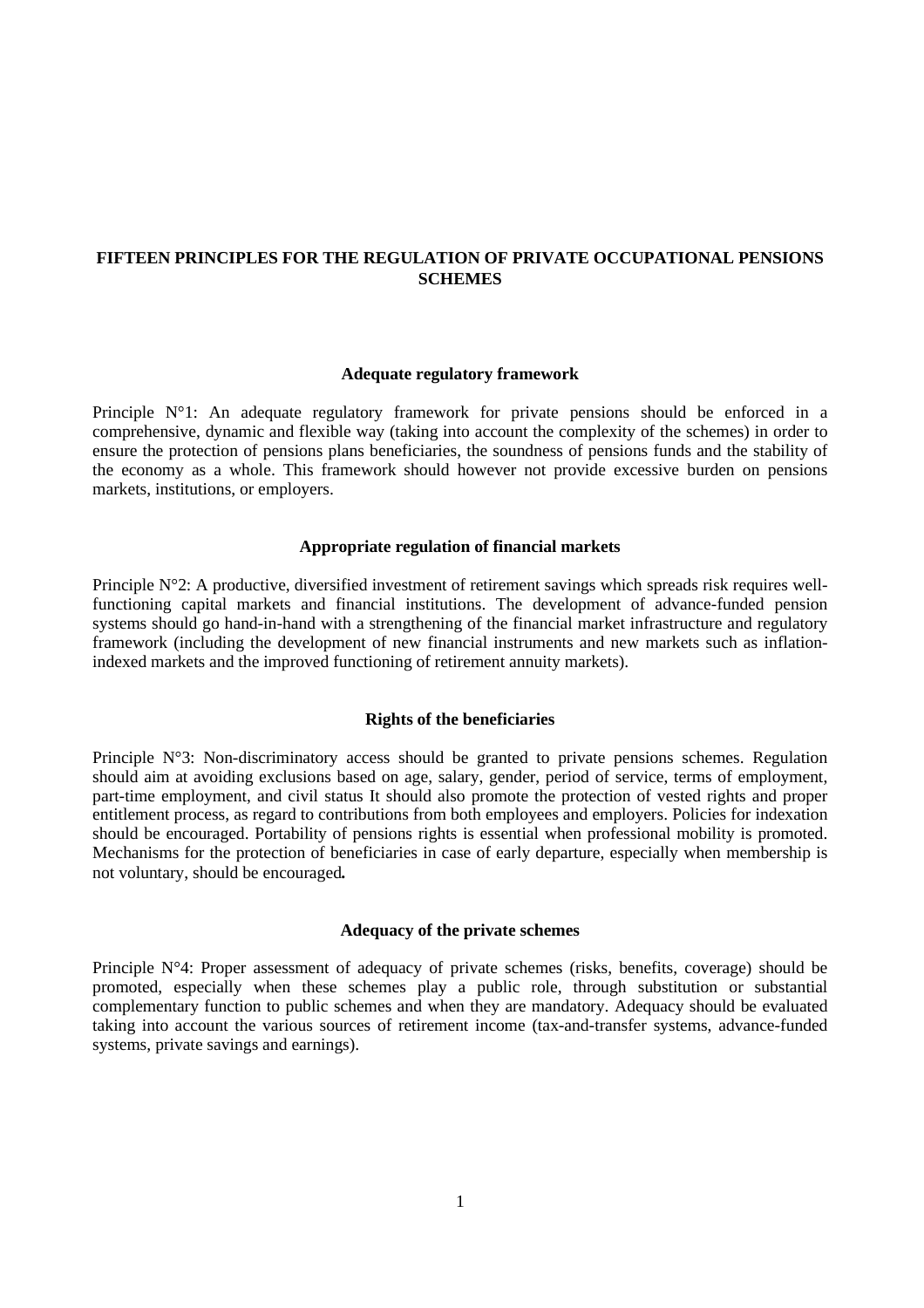### **Regulatory system and separation**

Principle N°5: An institutional and functional system of adequate legal, accounting, technical, financial, and managerial criteria should apply to pensions funds and plans, jointly or separately, but without excessive administrative burden. The pension fund must be legally separated from the sponsor (or at least such separation must be irrevocably guaranteed through appropriate mechanisms).

#### **Funding**

Principle N°6: Private schemes should be funded. While full-funding exists in principle for defined contribution plans, other types of plans should be subject to minimum funding rules or other mechanisms to ensure adequate funding of pension liabilities. Rules based on winding-up approach (e.g. ABO, PBO) may be promoted as a minimum level to complement the on-going approach. Flexibility can be allowed for temporary limited under-funding under restricted circumstances. Consideration should be given to the development of adequate but flexible requirements for minimum capital/guarantee in pension funds,- taking account of the long term nature of their liabilities. Tax and prudential regulations should encourage a prudent level of funding. Private unfunded pay-as-you-go schemes at individual company level (i.e. overheads schemes) should be prohibited.

### **Calculation Techniques**

Principles  $N^{\circ}$ . Appropriate calculation methods for asset valuation and liabilities funding, including actuarial techniques and amortisation rules must be set up and based on transparent and comparable standards. Increased reliance on modern and effective risk management, industry-wide risk management standards for pension funds and other institutions involved in the provision of retirement income should be promoted. The development of asset liability management techniques should be given proper consideration.

### **Supervisory structures**

Principle N°8: Effective supervision of pension funds and plans must be set-up and focus on legal compliance, financial control, actuarial examination and supervision of managers. Appropriate supervisory bodies, properly staffed and funded, should be established in order to conduct when relevant off and on site supervision, at least for some categories of funds and in particular when problems are reported. Supervisory bodies should be endowed with appropriate regulatory and supervisory powers over individual plans, in order to prevent miss-selling cases arising from irregularities in the distribution and expenses methods.

### **Self-supervision**

Principle N° 9: Self-regulation and self-supervision should be encouraged. The role of independent actuaries, custodian services and internal independent supervisory boards should be promoted within an appropriate regulatory framework.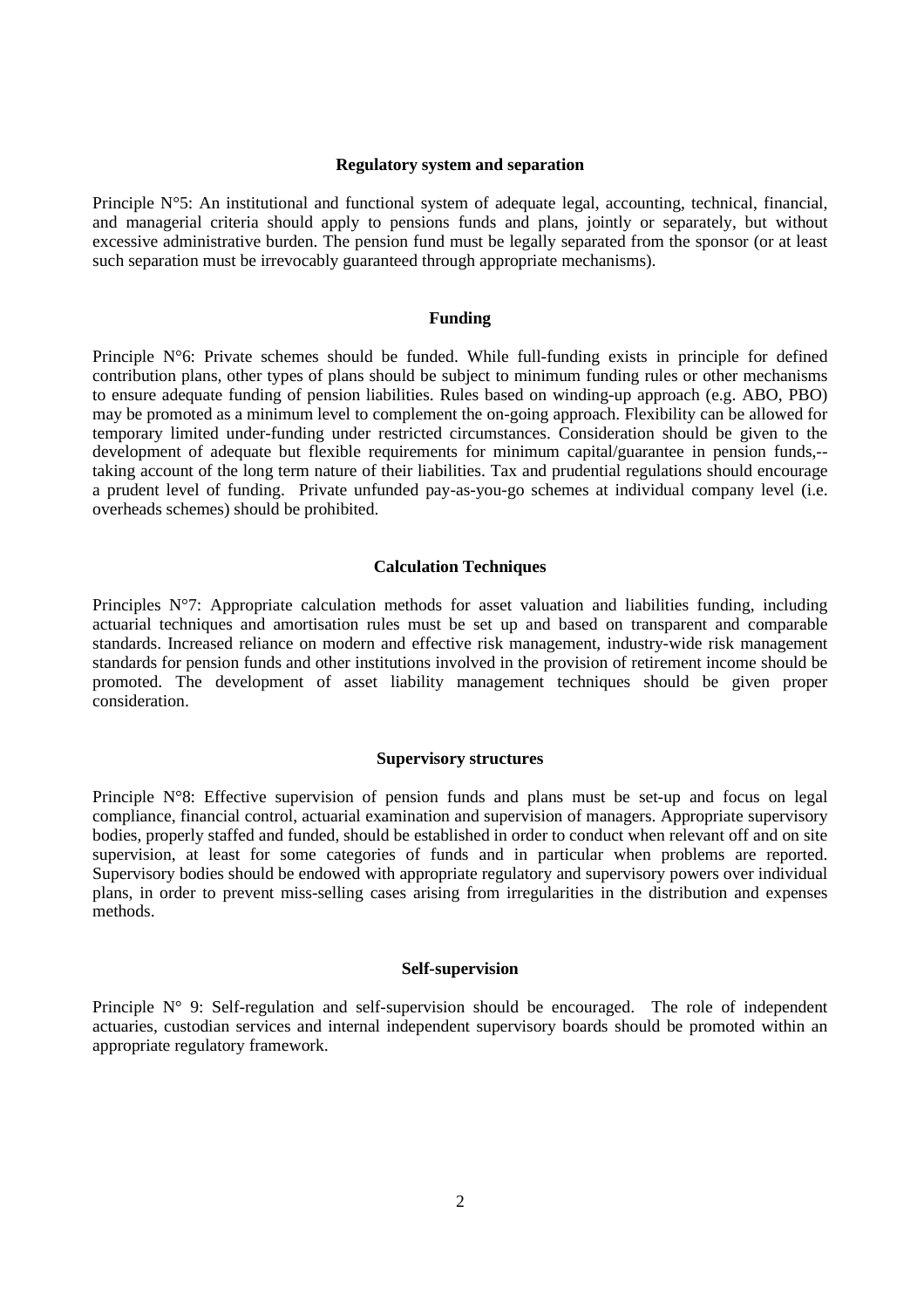### **Fair competition**

Principle N°10: Regulation should promote a level playing field between the different operators and take account of the usefulness of a functional approach. The fair competition should benefit to the consumers and allow for the development of adequate private pensions markets

#### **Investment**

Principle N°11: Investment by pension funds should be adequately regulated (see selected principles for regulation of investments by insurance companies and pension funds in Annex). This includes the need for an integrated assets/liabilities approach, for both institutional and functional approaches, and the consideration of principles related to diversification, dispersion, and maturity and currency matching. Quantitative regulations, and prudent-person principles should be carefully assessed, having regard to both the security and profitability objectives of pension funds. Self-investment should be limited, unless appropriate safeguards exist. Liberalisation of investment abroad by pension funds should be promoted, subject to prudent management principles.

### **Insurance mechanisms**

Principle N°12: The need for insolvency insurance and/or other guarantee schemes has to be properly evaluated. These mechanisms may be recommended in some cases but in an adequate framework. Recourse to insurance mechanisms (group and reinsurance) may be promoted.

### **Winding-up**

Principle  $N^{\circ}13$ : Proper winding-up mechanisms should be put in place. Arrangements (including, where necessary, priority creditors' rights for pension funds) should be put in place to ensure that contributions owed to the fund by the employer are paid in the event of his insolvency, in accordance with national laws.

### **Disclosure and education**

Principle N°14: Appropriate disclosure and education should be promoted as regards respective costs and benefits characteristics of pensions schemes, especially where individual choice is offered. Beneficiaries should be educated on misuse of retirement benefits (in particular in case of lump sum) and adequate preservation of their rights. Disclosure of fees structure, plans performance and benefits modalities should be especially promoted in the case of pensions plans that offer individual choice.

### **Corporate governance**

Principle  $N^{\circ}15$ : The corporate governance role and capacity of pension funds should be considered. This includes: the role of guidelines (statutory or voluntary) for governance activities; the impact of shareholder activism by pension funds on corporate behaviour; and the governance of pension funds themselves and the role of trustees.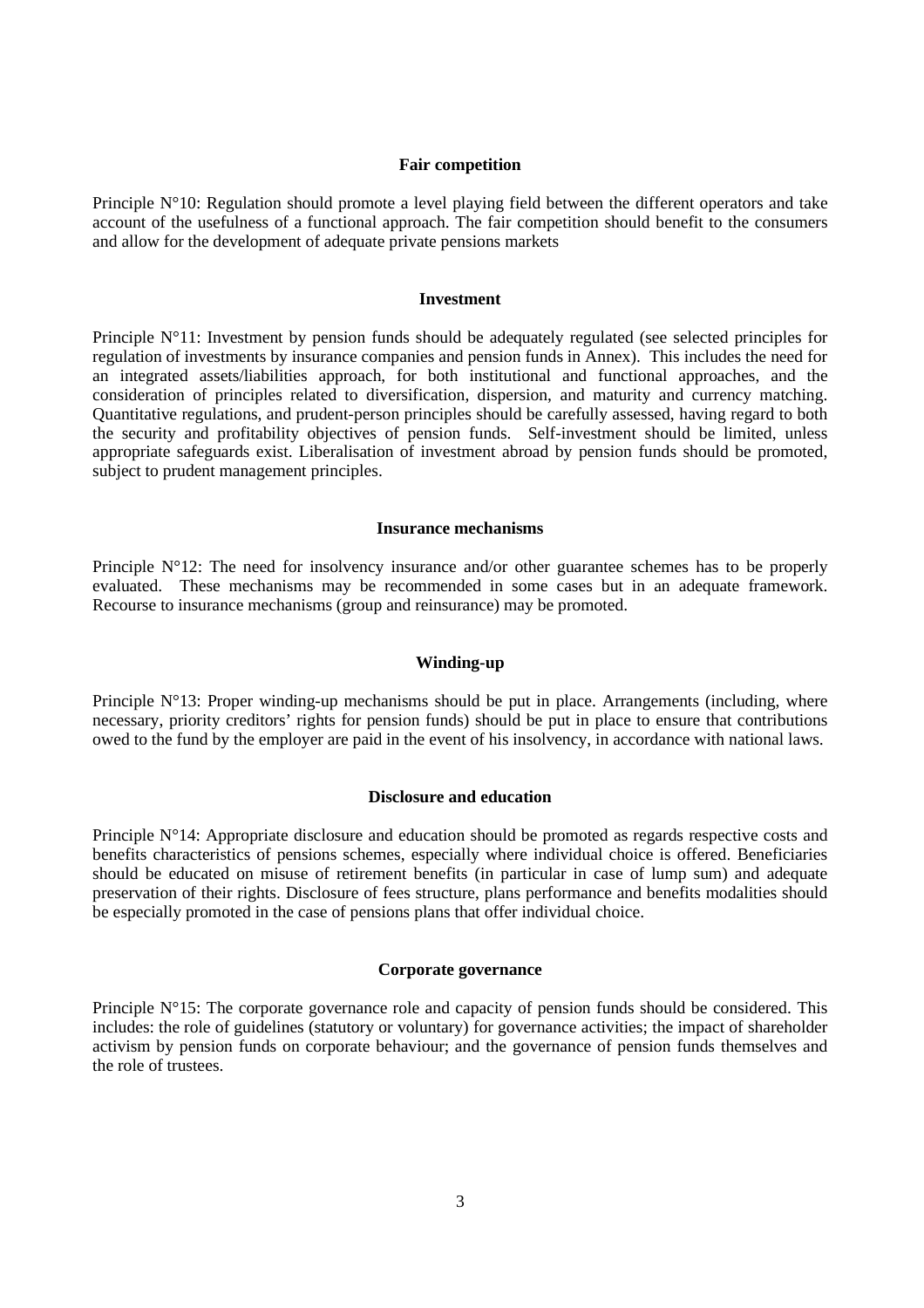# **ANNEX**

# **SELECTED PRINCIPLES FOR THE REGULATION OF INVESTMENTS BY INSURANCE COMPANIES AND PENSION FUNDS**

### **Preliminary remarks**

1. The following principles have been discussed by the OECD Insurance Committee and approved at the occasion of its June 1999 meeting. This list is not intended to be exhaustive. The principles identified herein are applicable to investments corresponding to the technical commitments of insurance companies and pension funds, and to the portion of share capital or surplus that is included when computing solvency margins or mandatory guarantees. Aspects more specifically related to foreign investments are not addressed here but are dealt with in OECD Codes related work.

# **A. GENERAL FRAMEWORK**

### *Objectives*

2. The regulation of investments must simultaneously pursue the twin goals of the security and profitability of the funds invested, i.e. they must guarantee commitments but generate financial income as well. Regulations that promote only one of these objectives would not be effective.

## *Integrated approach*

3. The regulation of insurance company and pension fund investments must be integrated in the overall approach towards financial soundness of the firms involved and focus on assets and liabilities alike (as well as on regulations relating thereto). In this regard, investment regulation must be concerned with the risks inherent both in the investments themselves and in the commitments that those investments are intended to cover. It must, in particular, take into consideration the provisions which regulate these commitments and be adapted consequently.

#### *Institutional and functional approach*

4. The regulation of investments must incorporate both institutional and functional considerations. While regulation inevitably takes place within an institutional context, it must focus as closely as possible on the liabilities being covered (by these investments), their characteristics and, in particular, their maturities and thus promote a functional approach.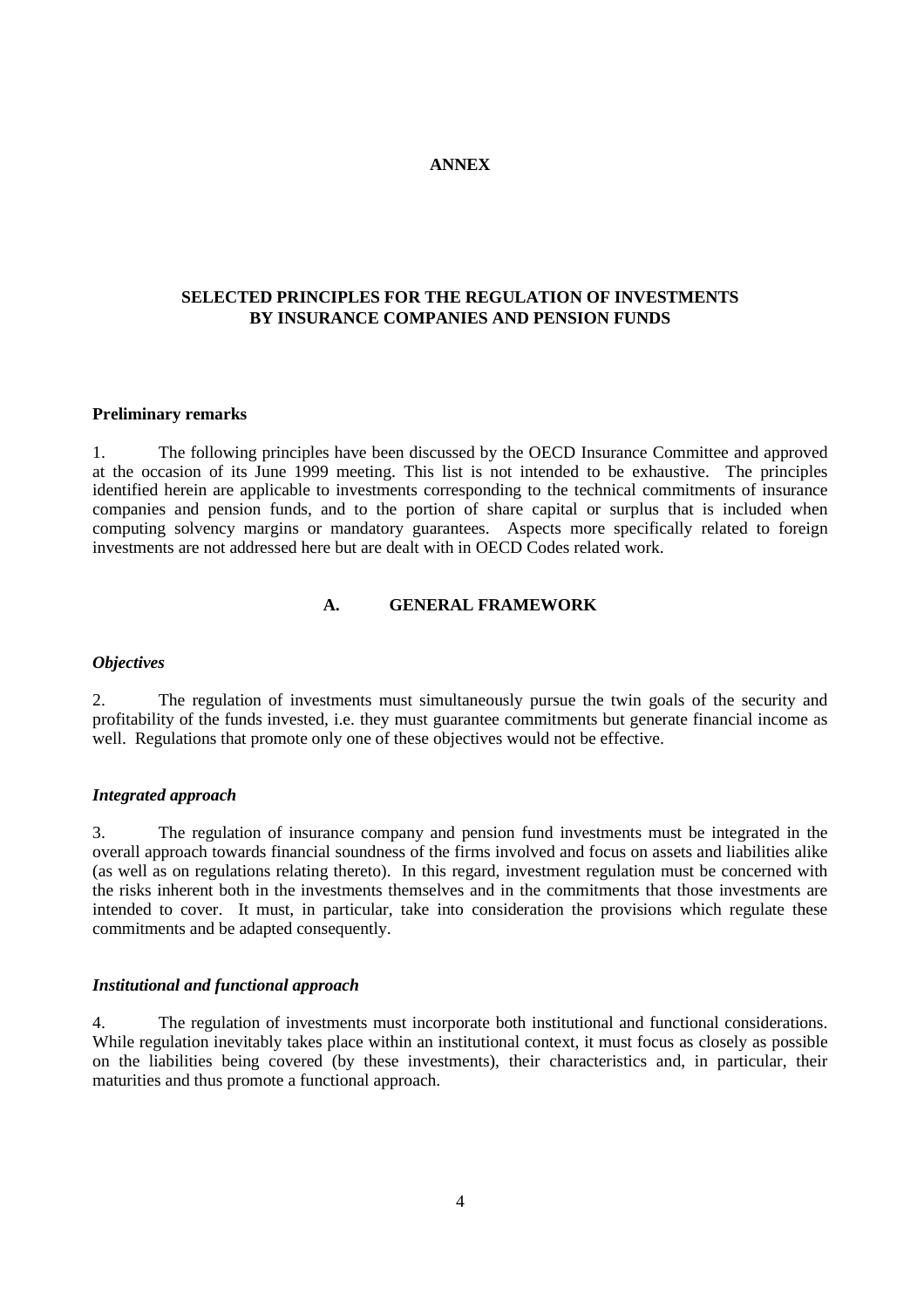5. A functional approach can reduce distortions of competition, but it can also tailor regulations more closely to product characteristics and especially to contractual guarantees (with regard to returns, interest rates, indexation, surrender values, etc.), maturities, payout terms (as annuities or lump sums), and so on. It is useful to be able, one way or another, to distinguish between investments that correspond to contracts involving, for example, defined benefits or defined contributions, guaranteed or non-guaranteed interest rates, investment responsibility that lies with the contract-holder or the financial institution, second- or third-pillar schemes, insurance products that do or do not include profit-sharing, linked or not to investment funds, with or without minimum surrender values, etc. It would also be useful to make distinctions based on a fund's degree of maturity, which, *inter alia*, plays an important role in determining how liquid investments should be.

6. The functional approach must, however, be seen in the proper perspective, i.e. from the standpoint of the institution making the investment. While it is necessary to minimise regulatory distortions that could affect the offer of similar products by two different institutions, it is also important to take a comprehensive view of the structure and range of other risks to which a given institution is exposed. It is essential that the two approaches—institutional and functional—be linked.

## *Regulatory coverage*

7. Regulatory provisions should be differentiated, distinguishing between investments that correspond to liabilities (technical provisions) or to the capital/surplus base (and, within that base, between funds that count towards solvency ratios or guaranteed minima and "other free funds"). Theoretically, investments corresponding to the "free" component of capital/surplus need not be regulated, or at least not in the same manner.

### *Regulation and internal controls*

8. A regulatory framework is necessary. The economic, social and financial importance of the investments of insurance companies and pension funds requires the existence of legal rules and, in the absence of sufficient guarantees, does not enable the organisation of such regulations to be delegated entirely to these economic agents.

9. This being said, the volume of regulation must be limited, and the insurance and pension industries should be encouraged to set up appropriate systems of internal controls. Assessing the adequacy of such systems is a matter for government.

# **B. INVESTMENT RULES**

# *Basic principles*

10. Whatever the instrument used to set in place a prudent investment policy (quantitative restrictions and/or prudent-person rules<sup>1</sup>), it is important that there be strict adherence to the following basic principles:

- − diversification and dispersion<sup>2</sup>;
- − maturity matching (including the liquidity principle);
- − currency matching, in the broad sense.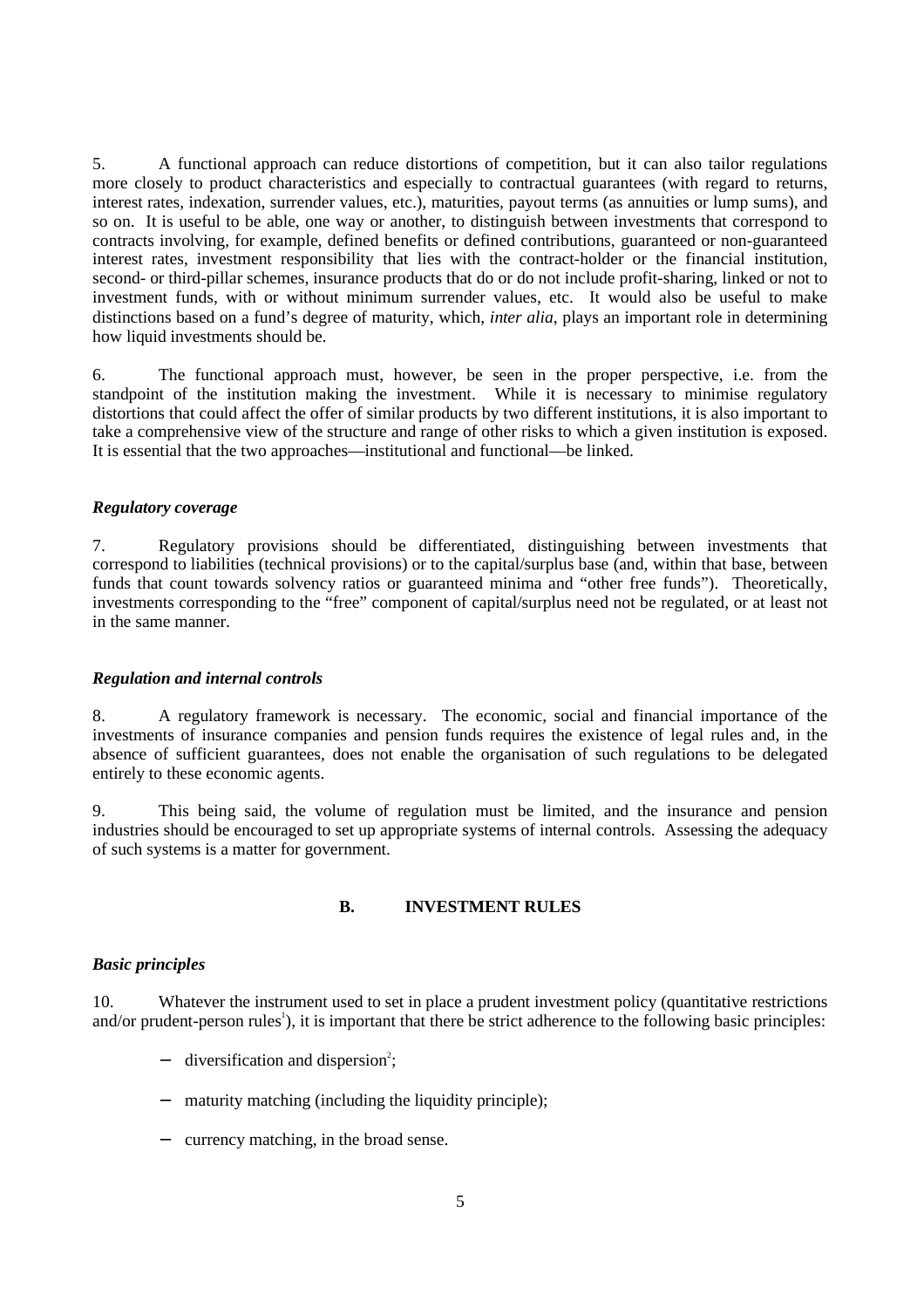# *Quantitative regulations*

11. No minimum level of investment should be prescribed for any given category of investment, except on an exceptional and temporary basis and for compelling prudential reasons.

12. "Maximum" levels of investment by category may be justified on prudential grounds<sup>3</sup>; in that case, it may be advisable to:

- − allow firms to exceed such ceilings under certain conditions (e.g. time limits) and possibly subject to prior authorisation by the competent authorities;
- differentiate between maxima, depending on whether or not they are included in solvency calculations, and allow ceilings to be exceeded on the basis of that differentiation<sup>4</sup>;
- take account of how investments are valued, and of the actual impact of that valuation on the quantitative restrictions<sup>5</sup>.

13. Investment in a given asset must be limited as a proportion of the insurance company or pension fund's total portfolio. If an investment involves special risks, it can also be limited as such, in relation with its importance<sup>6</sup>. This applies in particular to cases of self-investment, in which a pension fund invests in shares in its parent company (and affiliated companies)—investments which should be strictly limited (the recommended maximum being 5-10 per cent).

14. It is recommended that a list of admitted/recommended assets be drawn up (possibly at a broad level only). Such a list could be exhaustive and compulsory. It could also be optional, but in that case there should be the possibility to legally require the firm to justify any substantial deviation from the list.

15. Certain categories of investments may be strictly limited (as for instance loans without appropriate guarantee, unquoted shares, company's shares which raise major risks of conflicts of interest). In that case, it may also be relevant to set limits on investment by insurance companies and pension funds in companies (or investment vehicles) holding a large volume of such categories of assets.

16. With internationalisation and economic globalisation, the rules related to the place in which investments should be located are steadily losing their operational significance. Even so, the authorities should receive guarantees that investments can be recovered. Other measures should prevent any unlawful appropriation of funds.

17. The use of financial derivatives as a management instrument may prove useful and effective if it is done in a prudent fashion. Specific rules need to be established in order to ensure that their use is consistent with appropriate risk-management systems. The use of derivatives that involve the possibility of unlimited commitments should be strictly limited, if not prohibited.

18. Currency matching is a basic principle of investment management, but one that must be approached comprehensively<sup>7</sup>. Derivatives may be used for this purpose if they help to achieve such a match.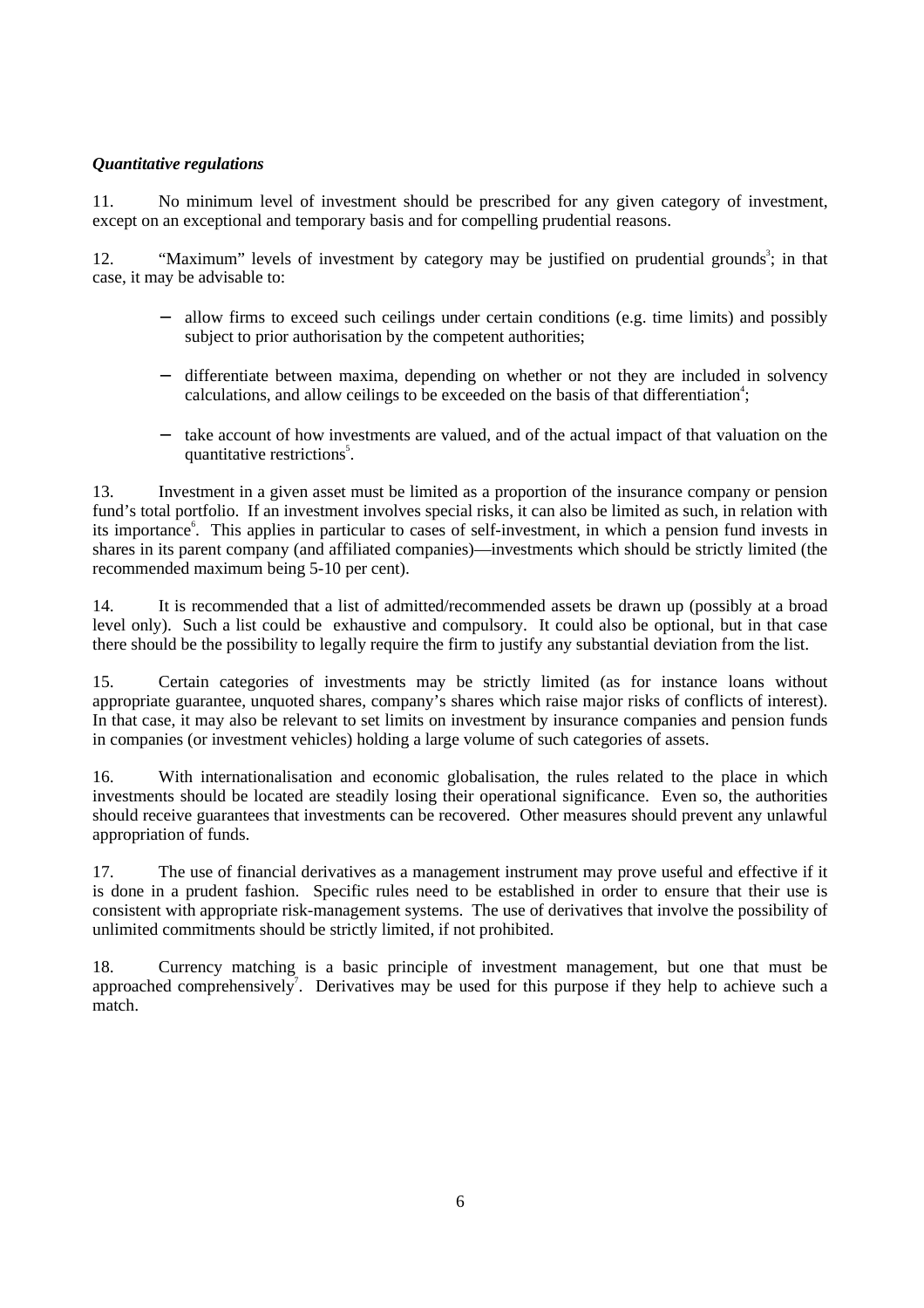19. A wide range of methods are used to value investments, and it would be advisable to enhance their compatibility and comparability. Apart from methodological convergence, it is crucial to seek maximum transparency. In this regard, it is recommended that the use of any one method be accompanied by disclosure of the results that would have been obtained using the main alternative methods<sup>8</sup>. It is essential that valuation be incorporated into investment regulations in order to prevent unexpected cumulative or clashing effects.

20. Matching the maturities of assets and liabilities is essential, and it requires that a framework of general principles be instituted. In this regard it is important that the regulation of the investment portfolio takes the portfolio of commitments into account. The maturity of pension funds plays a key role in the investment strategies. The matching may, on the other side, be heavily influenced by various issues which affect the actual maturity of the products, for instance in insurance: surrender values, taxation of early exits, etc. The regulation of investments should integrate further the techniques related to assets/liabilities management (ALM).

21. Appropriate and compatible accounting methods must be set up so that information about investments is sufficiently transparent. Appropriate mechanisms for periodic statements by funds managers may also be considered.

# *Prudent-person principles*

22. It may be useful to consider further the prudent-person principles (or even better, the prudent expert concept, which underlines the need for genuine expertise as well as prudent conduct). These principles could, when the authorities deem them adequate, make it possible to reduce the number of quantitative regulations. There are certain prerequisites to their implementation, however, including government confidence in the internal systems for investment management and control instituted by the insurance and private pension industries.

23. Whatever principles a firm may adopt, there must be competent and honest managers to apply them. It is therefore essential to take every possible step to ensure an adequate level of ability and integrity, using strict criteria that are comparable from one firm to another. The authorities ought to adopt criteria concerning the expertise that is required of investment managers.

24. Insofar as prudent-person principles are applied and quantitative rules eased, greater financial and legal responsibility should be attached to any imprudent transactions by corporate officers who abuse the freedom conferred by the application of these principles. The company must justify the existence of appropriate structures to control decisions taken on the basis of the "prudent person principle", for instance through the nomination of another qualified person within the board or the executive staff.

25. While the development of prudent-person principles can be admitted, insofar as it is possible given the characteristics of the relevant insurance and private pension industry, these principles should nevertheless be incorporated into an appropriate regulatory framework. Such a framework should provide a minimal body of rules, the extent of which would vary according to the aforementioned characteristics.

26. The modalities of application of current prudent-person principles may not be sufficiently precise, which could result in imprudent attitudes. These principles—or at least the interpretation thereof—may also vary substantially from one country, sector or company to another. It would be useful to define a common but flexible general framework for such rules that could serve as a model and a basis for formulating rules that are more specific and better suited to individual cases, countries or sectors. The framework of prudential rules should take account of the differences that exist between today's institutions, operations and regulations.